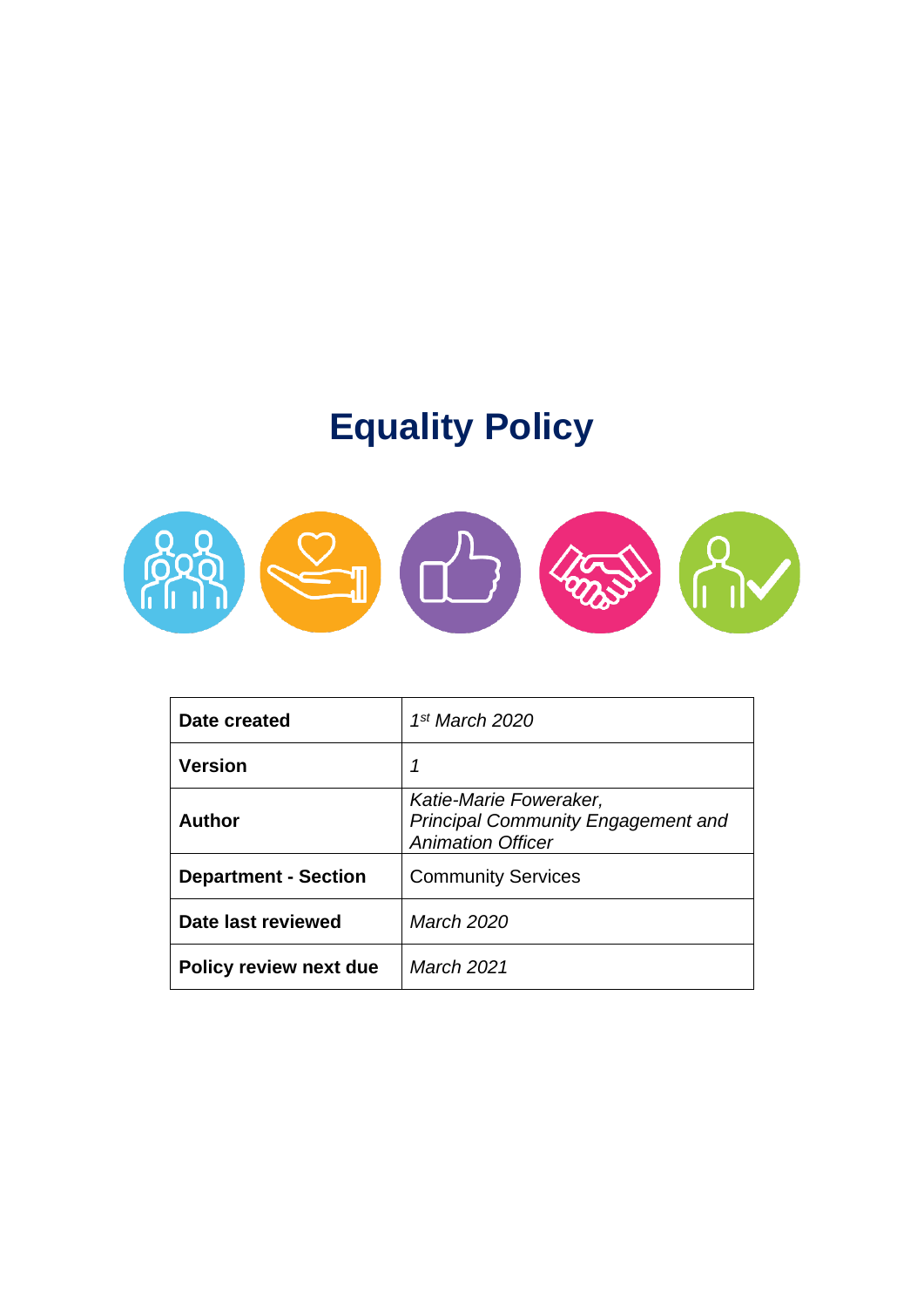## Equality Policy

#### **Purpose**

- 1. This Equality Policy sets out St Albans City and District Council's commitment to promoting equal opportunities and diversity in customer service delivery and employment.
- 2. It demonstrates that equal opportunities are central to the Council's values and the delivery of services; it is part of mainstreaming equality within the Council.
- 3. It demonstrates that the Council values diversity and that no customer, job applicant, stakeholder or employee should be treated less favourably on the grounds of: age; disability; gender reassignment; marriage and civil partnership; pregnancy and maternity; race; religion; belief or non-belief; sex or sexual orientation.<sup>1</sup>
- 4. It sets out a clear commitment to eliminate direct and indirect discrimination, harassment and victimisation, to promote equality of opportunity and to develop good relations between people from different groups.
- 5. This Policy supports St Albans City and District Council's Equality, Diversity and Inclusion Strategy (previously Inclusion Strategy) which outlines how we will comply with the Equality Act 2010.

### **Scope**

6. This Policy applies to all employees of the Council, Elected Members and contractors and suppliers who provide services on behalf of the Council.

## **Principles**

- 7. This Policy Statement aims to ensure that St Albans City and District Council is an organisation that values diversity and takes proactive steps to remove discrimination and foster good relations. This will be achieved by ensuring equality at the forefront of all the Council's activities.
- 8. This Policy provides the foundation for all policies, strategies and schemes and links directly to the Council's Equality, Diversity and Inclusion Strategy<sup>2</sup> (previously Inclusion Strategy).

<sup>&</sup>lt;sup>1</sup> The nine protected characteristics as set out in Equality Act 2010

<sup>&</sup>lt;sup>2</sup> Equality, Diversity and Inclusion Strategy due for publication March 2021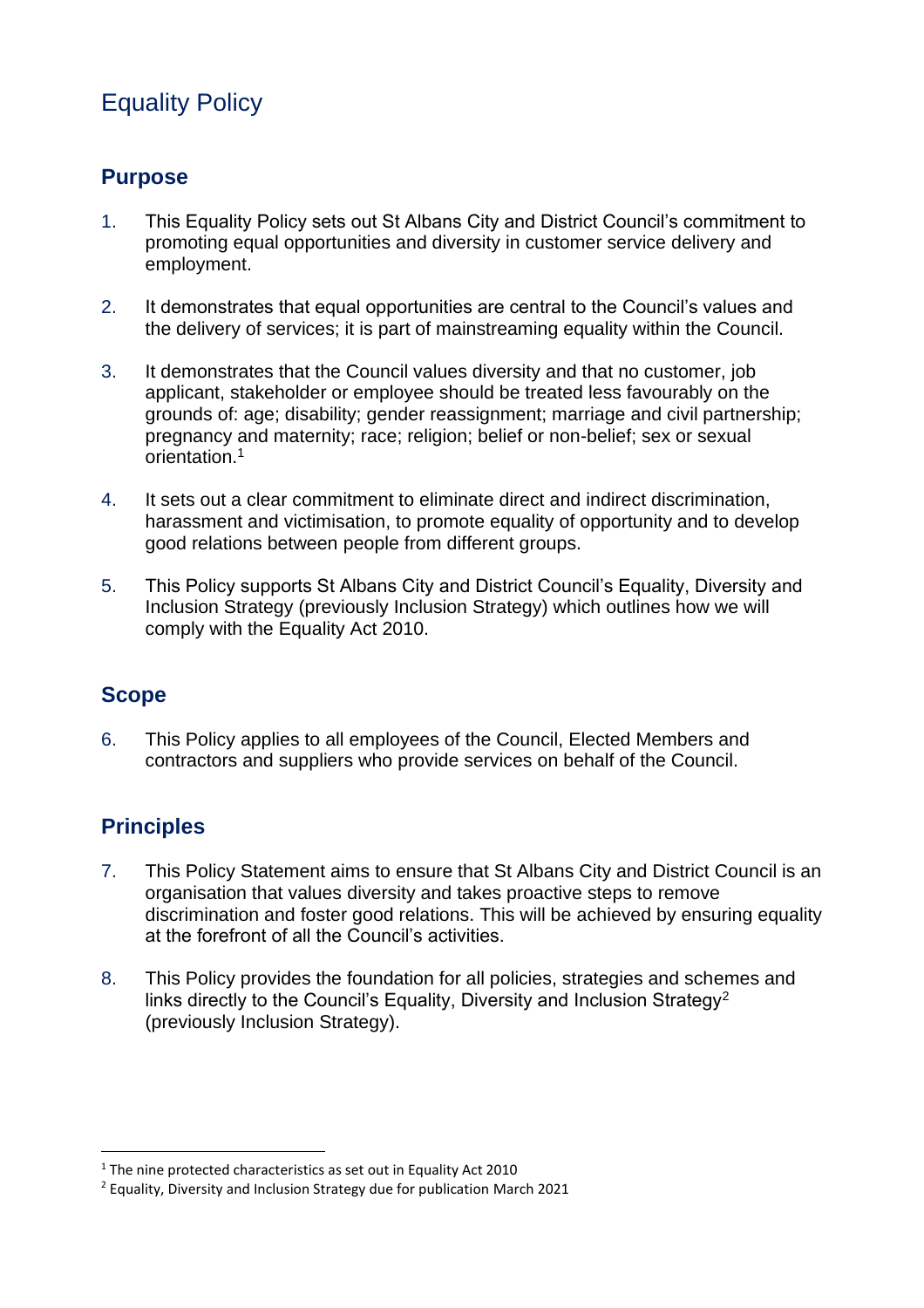## **Legal Framework**

9. This Policy is the Council's response to legal requirement for compliance with Equality Act 2010 and Public Sector Duty.

## **Approach**

- 10. St Albans City and District Council believes in creating a fair, just and inclusive society. As an employer and provider of services, we will not discriminate against people on the grounds of age; disability; gender reassignment; marriage and civil partnership; pregnancy and maternity; race; religion; belief or nonbelief; sex or sexual orientation.
- 11. We are committed to ensuring that services are relevant and responsive to the needs of all communities. We recognise that all members of the community have specific needs and will strive to meet those needs and ensure that everybody has the same ability to access services.
- 12. We value all members of the community and will treat all people with dignity and respect. We will not tolerate discrimination, harassment or victimisation of our customers, communities, visitors or staff.
- 13. We will review the equality policies of our contractors and others who deliver our services to ensure they uphold our values and challenge those policies that do not.
- 14. We will work closely with local people, voluntary and community groups and other partners to build a respectful place in which we can all live and work.
- 15. We recognise that we work in a diverse community and understand the importance of achieving a diverse workforce. We will ensure that our recruitment practices are fair and consistent.
- 16. We will develop our employees by valuing their varied skills and experiences; by investing in learning and development; by treating employees fairly; by combating harassment, discrimination and victimisation at work; and by encouraging a culture which values the difference between us.
- 17. In summary, St Albans City and District Council is committed to ensuring that:
	- the services we provide meet the needs of all our communities;
	- customers and employees and visitors are treated with dignity and respect;
	- discrimination, harassment and victimisation are not tolerated;
	- equality becomes a part of all we do.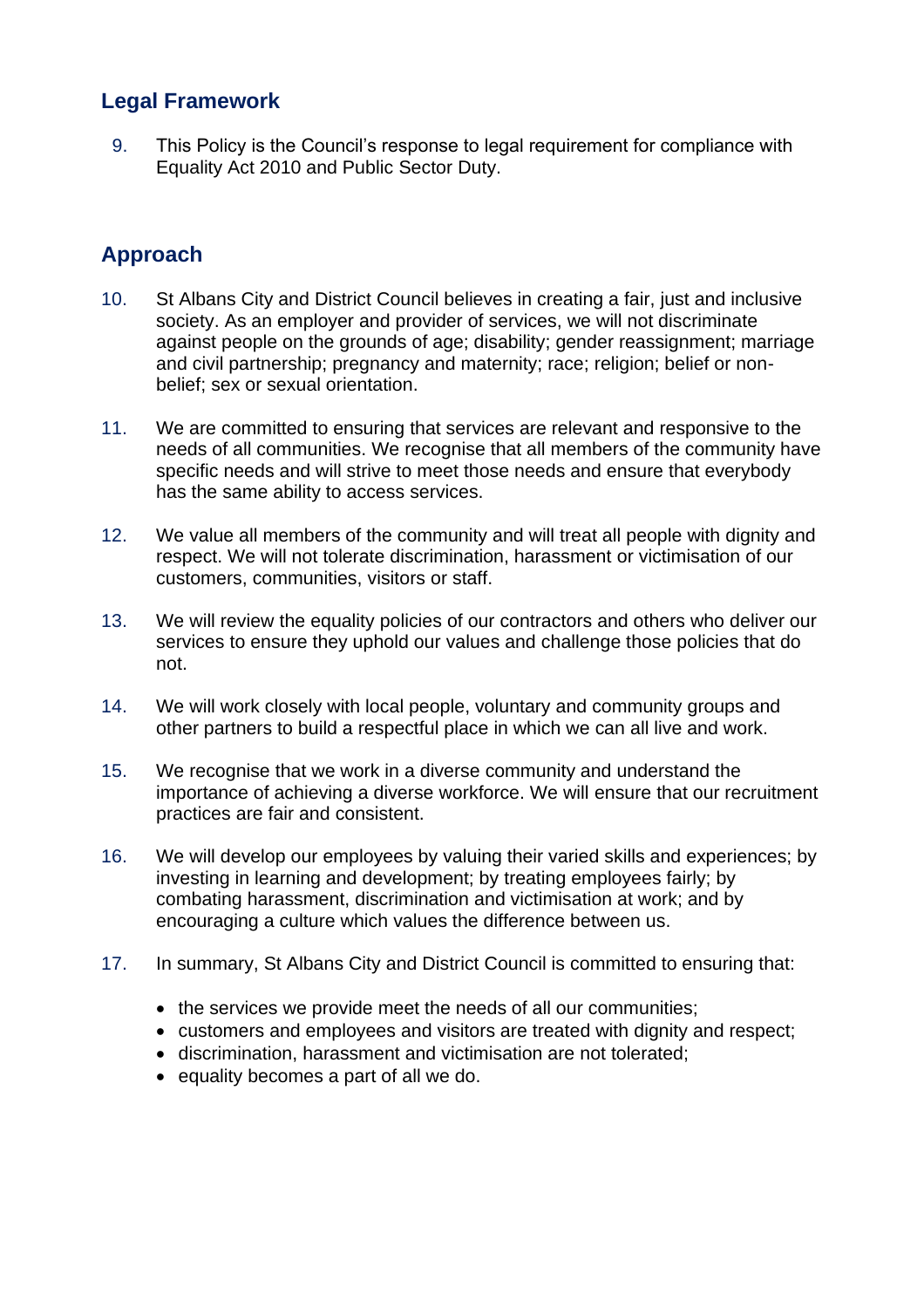## **Responsibilities**

- 18. The Chief Executive and the Board are responsible for ensuring this this Policy is implemented and that equality is embedded throughout St Albans City and District Council.
- 19. All managers, at all levels of the organisation, are responsible for actively promoting equality, removing discrimination and fostering good relations between different groups both internally and in customer service delivery.
- 20. All employees, at all levels of the organisation, are responsible for following the principles in this policy; everyone has a vital role to play in ensuring St Albans City and District Council carries out its commitment to equality and diversity.
- 21. All employees are responsible for ensuring that equality impact assessments are carried out on all new or changed projects, service or policies so they fulfil the principles of this policy.
- 22. All employees have access to training, advice and resources which supports them to carry out their responsibility for removing discrimination and promoting equality.
- 23. Where public services are provided by other organisations or suppliers on behalf of St Albans City & District Council, they are responsible for having robust and up to date equality policies and practices. They must also adhere to the principles within this Policy. Failure to do so could result in termination of contract.

### **Monitoring**

- 24. The Chief Executive Board will monitor the implementation of this policy by making it a quarterly standing item on the agenda and Cabinet will receive an annual update in the Equality Monitoring Report.
- 25. This policy will be reviewed yearly by a panel of officers or sooner if required due to changes in legislation or practices.
- 26. St Albans City and District Council's Equality, Diversity and Inclusion Strategy<sup>3</sup> outlines the steps that will be taken to implement this policy. The plan will be reviewed annually, and progress report will be produced and published.
- 27. If a member of the public feels that this policy is not being followed, they can make a complaint through the Council's Complaints Policy & Procedure. This is available the website at www.stalbans.gov.uk/complaints-and-compliments or by calling 01727 866100.

<sup>&</sup>lt;sup>3</sup> Equality, Diversity and Inclusion Strategy due for publication March 2021